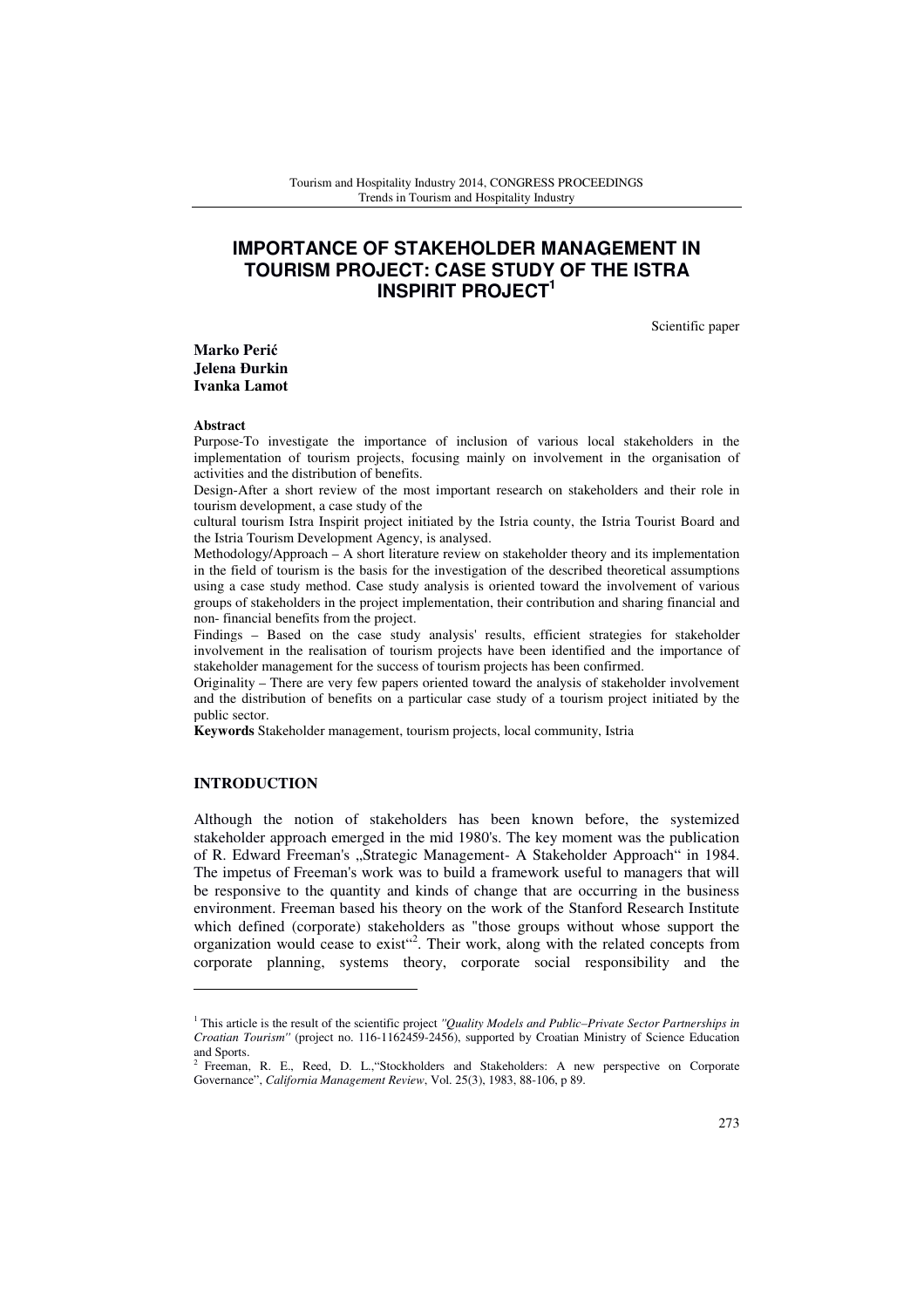organizational theory literature were building blocks of the modern stakeholder theory and approach.

The idea of stakeholder management, or a stakeholder approach to strategic management, suggests that managers and planners must formulate and implement processes which ultimately satisfy not only shareholders (characteristic for "classical" corporate approach) but also other various groups related to the business. The central task in this process is to manage and integrate the relationships and interests of all of the identified stakeholders in a way that it ensures the long-term success of the firm. A stakeholder approach emphasizes active management of the business environment, relationships and the promotion of shared interests. An important part of the stakeholder approach is oriented toward the well-being of stakeholders rather than treating them as *, means to a corporate end*". Therefore, ethical theories of business grounded in stakeholder management were developed by different authors like Phillips in 1997 (principle of fairness) and Bowie in 1999. Moreover, Donaldson and Dunfeein 1999 have developed a justification for a stakeholder approach that is based on social contract theory, while Kochan and Rubinstein in 2000 tried to scientifically answer to the following question: "Why should stakeholder models be given serious consideration at this moment in history?"

So, who are the stakeholders in terms of corporate management? Freedman defines them very broadly as "any group or individual who can affect or is affected by the achievement of the organization's objectives"<sup>3</sup>. The same author provides a list of 12 main categories of stakeholders relevant for the company: owners, employees, political groups, government, suppliers, competitors, trade associations, unions, customer associations &groups, customers, activists groups and the financial community.

From the project management perspective, acceptance of the notion of project stakeholders means that the project has to be managed from an overall perspective of all the stakeholders- not just the customer(s) and the organisation.<sup>4</sup> Therefore, in order to ensure long-term stability of the project and its outputs, the project team has to identify and manage all stakeholders related to the project. Cleland and Ireland define two generally accepted categories of stakeholders<sup>5</sup>:

- Primary stakeholders those persons and groups that have a legal contractual relationship to the project. Such stakeholders include the project owner, suppliers, functional groups, investors, and those from the public domain such as communities and institutions that provide infrastructures and markets, whose laws and regulations must be obeyed and to whom taxes and other obligations are owed.
- Secondary stakeholders those who influence or affect, or are influenced or affected by the project but are not regularly engaged in transactions with the projects and may not be essential for projects survival (media, special interest groups, private citizens, various institutions).

l

<sup>3</sup> Freeman, R. E., *Strategic Management: A Stakeholder Approach*, Pitman, Boston, 1984., p 46.

<sup>4</sup> Cleland,D.I., Ireland, L.R., *Project Management strategic design and implementation*, McGrawHill, New York, 2006., p 139.

<sup>5</sup> Ibid. p 151.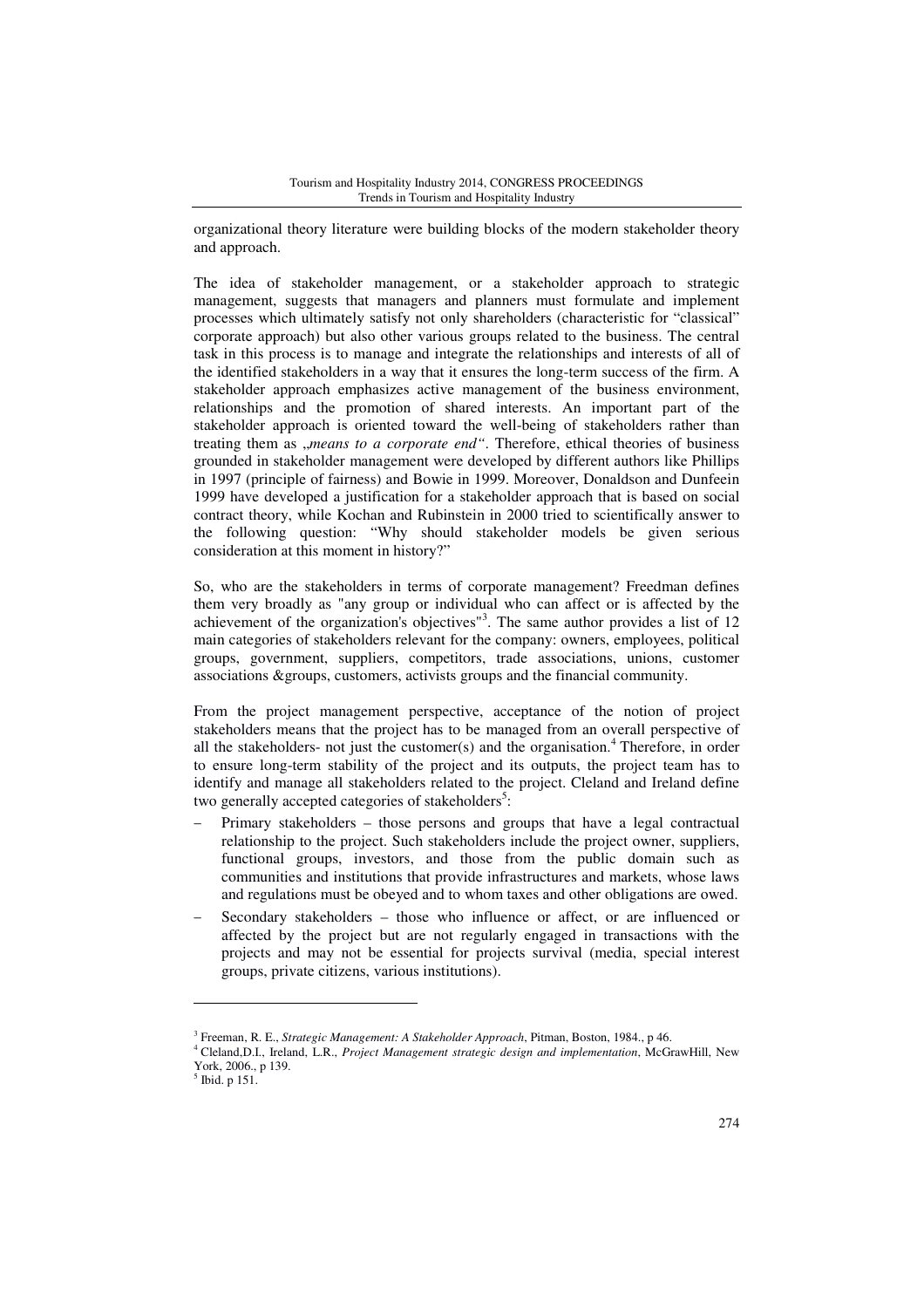However, this viewpoint on stakeholders is too challenging to be implemented in the field of tourism, having in mind that tourism is a complex system of economic structures, social functions and cultural models, which are all subject to constant changes. While the collaboration of various public and private stakeholders on voluntary basis has been investigated before (the most important papers shall be mentioned in the first chapter), the issue of organizing stakeholders within single tourism-driven projects has remained under-analysed. Also, the power of primary stakeholders of tourism projects is often unequal, because specific stakeholders may have the financial or political basis to exercise more power over certain stages of a project. Based on those assumptions, the main research question has been formed:

− *How can stakeholders be efficiently included in tourism project implementation and distribution of benefits?* 

This question shall be examined through public tourism project perspective, having in mind that projects initiated by public institutions often have additional non-financial goals to achieve. Therefore, the identification of relevant stakeholders and the creation of strategies that will meet their interests is even more significant for the project success. After a review of the most important findings on stakeholder management in tourism, a case study analysis of the Istra Inspirit tourism project shall be provided.

## **1. STAKEHOLDER MANAGEMENT IN TOURISM PROJECTS**

Tourism as a complex phenomenon and powerful economic force has been the subject of extensive multidisciplinary research. The stakeholder theory has also a multidisciplinary character, since it tackles with sociological, economical as well as psychological issues. From managerial perspective, efficient stakeholder management not only has to deal with those groups that can affect the project, but also with groups that the project can affect.<sup>6</sup> In the tourism context, very generic categories of stakeholders important for the planning and implementation of projects include residents, tourists, employees, government, local business, competitors, activist groups, educational institutions… From the stakeholder theory perspective, a very important viewpoint on tourism is the functional approach in which tourism is observed as a proactive force which, if developed appropriately, seeks to maximize positive returns to a community's overall growth while minimizing the costs to the environment and culture. A functional approach also suggests that all parties or stakeholders interested in or affected by this business within a particular market or community should collectively manage the tourism system. Bramwell and Sharman identified three potential benefits deriving from consensus-based collaboration among stakeholders in tourism policy planning:

- it may avoid the costs of solving conflicts among stakeholders
- it may legitimate collective actions if stakeholders are involved in the decisionmaking processes which affect their activities

l

<sup>6</sup> Adopted from Freeman, 1984, p. 46.

<sup>7</sup> Bramwell B., Sharman A., "Collaboration in local tourism policy making", *Annals, of tourism research*, Vol. 26, No. 2, 1999, 392-415, p 321.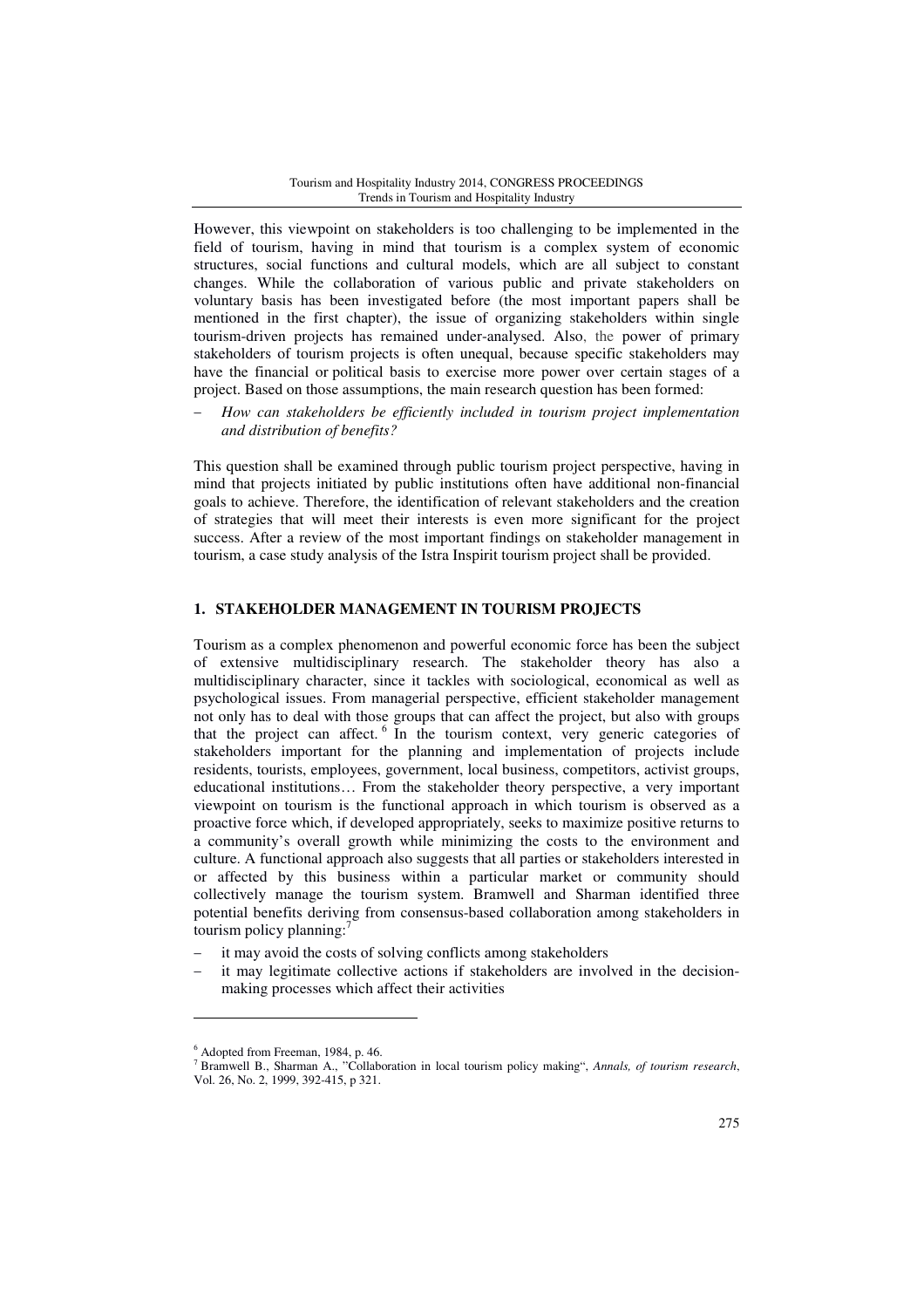the willingness to collaborate may enhance the coordination of policies and related activities.

Stakeholder management is complex and often problematic, in terms of collaboration among stakeholder groups that hold disparate viewpoints on the same subject (for instance eco activist groups don't have the same opinion on tourism development as investors and hotel managers). For stakeholder involvement to be successful, it must possess the following five characteristics: fairness, efficiency, knowledge, wisdom, and stability as described by Nicodemus.<sup>8</sup> Also, in the tourism sector (unlike many other industries), the product which is sold is intangible, so relationships, perception, experience and overall satisfaction of tourists after the "consumption" of tourism products, create the foundation of business applications and management decisions. Having that in mind, a wide base of stakeholders should be considered as main actors in achieving success and gaining competitive advantage in tourism destinations.

During the nineties of the previous century, research on the application of stakeholder theory in tourism dealt with the impact of tourism on community development and confirmed the importance of inclusion of stakeholders in the tourism development planning process. Keogh stressed that instead of cooperative approach, tourism industry often imposes planning decisions on the local population<sup>9</sup>, while Jamal and Getz significantly contributed to the body of knowledge by investigating the collaborative efforts in the community tourism domain as a possible solution in resolving tourism planning and management problems.<sup>10</sup> The extension of their research on how the multiple stakeholder interests can be managed in tourism development with proposal of strategies to reinforce stakeholder alignment, was done in 1999 by Sautterand Birgit.<sup>11</sup> Till the beginning of the 21st century, stakeholder management in tourism has proven to be an inevitable strategy for efficient tourism planning and development. Significant contribution has been made in the managerial field, which focused on clusters and networks as a source of competitive advantage for tourism stakeholders, especially through the works of Baggio  $^{12}$ , Presenza and Cipollina<sup>13</sup> etc.

l

<sup>8</sup> Nicodemus, D. M., "Mobilizing information: local news and the formation of a viable political community", *Political Communication*, Vol. 21, No. 2, 2004, 161-76, p 163.

<sup>9</sup> Keogh, B., "Public Participation in Community Tourism Planning", *Annals of Tourism Research* Vol 17, 1990, 449-465.

<sup>10</sup> Jamal, T. B., Getz, D., "Collaboration Theory and Community Tourism Planning", *Annals of Tourism Research*, Vol. 22, 1995, 186-204.

<sup>11</sup> Truly Sautter, E., Leisen, B., "Managing Stakeholders: A Tourism Planning Model", *Annals of Tourism Research*, Vol. 26,1999, No. 2, 312-328.

 $12$  Baggio, R. "Complex systems, information technologies and tourism: a network point of view",

*Information Technology and Tourism*, Vol. 8, No. 1, 2006, 15-29. <sup>13</sup> Presenza, A., Cipollina, M., "Analysing tourism stakeholders networks", *Tourism Review* Vol. 65 No. 4, 2010, 17-30.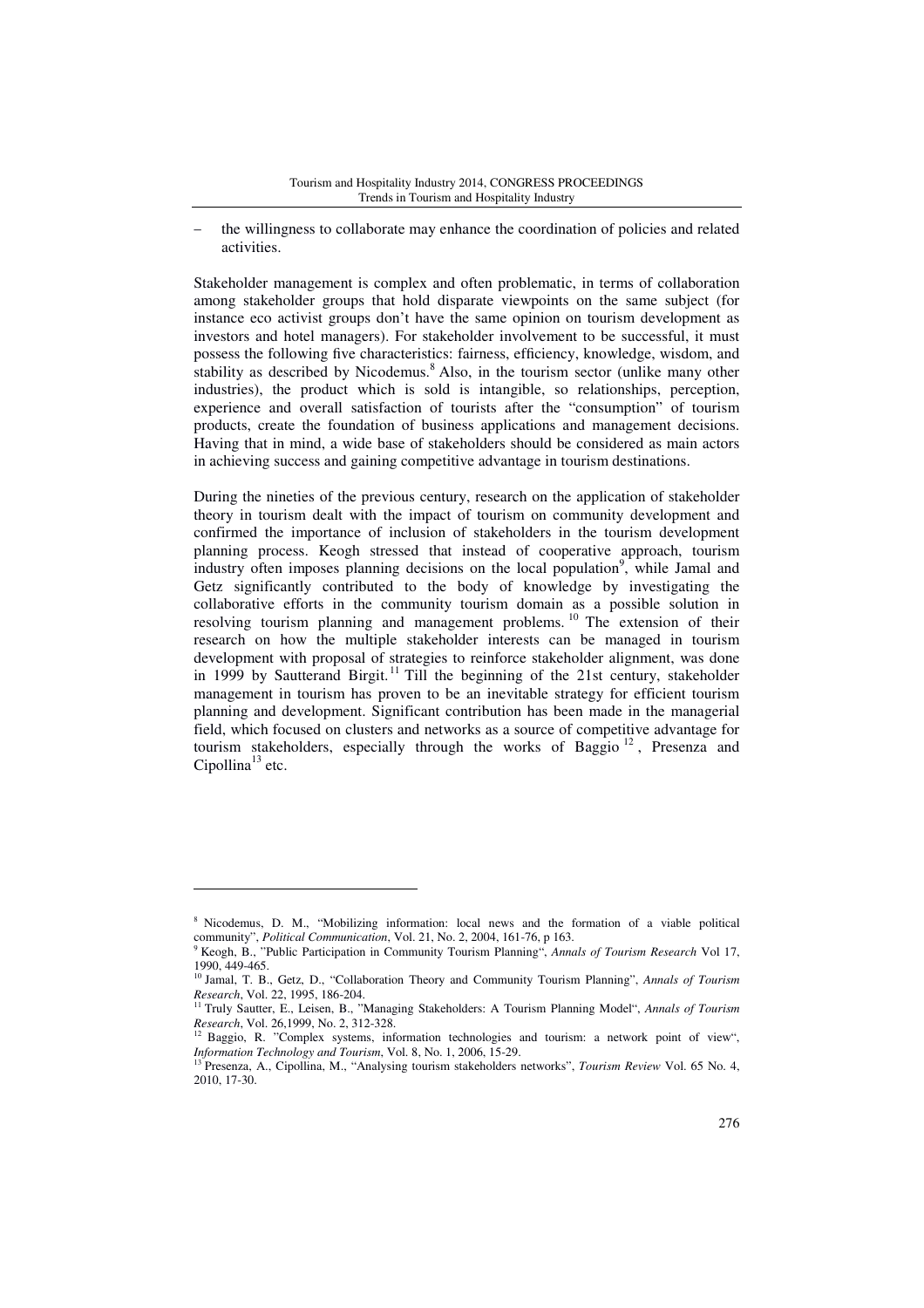On a destination level, stakeholder management was also extensively used in research on stakeholder involvement in different types of destinations (for example work of Franch, Martini and Buffa<sup>14</sup>) and destination management organisations (DMO's) as coordinators of the public and private-sector organisations involved in tourism (Magaš<sup>15</sup>, Bornhorst, Brent Ritchie and Sheehan<sup>16</sup>, Atorough and Martin<sup>17</sup>).

The fact that stakeholder groups influence tourism development in many ways, including tourism supply and demand, regulation, management of tourism impacts, human resources etc. impose a correlation between goals of tourism stakeholder management and the implementation of sustainable tourism. Sustainable tourism strategies impose a challenge for the implementation and acceptance among stakeholders with already fragile common interests and collaboration mechanisms. Moreover, the issues that hamper the implementation of sustainable tourism are often stakeholder-related and are associated with priorities, organization and resources<sup>18</sup>. Also stakeholder inclusion and its importance for tourism development is often tackled indirectly, through papers on corporate social responsibility in tourism private sector.<sup>1</sup>

Proper stakeholder involvement in tourism development has multiple outcomes depending on the process used and the stakeholders included and, as systemized by Byrd, the outcomes of stakeholder involvement can include: $2^2$ 

- Stakeholders who are informed and educated about the topics and issues
- Public values and opinions are incorporated in the decision-making process
- Improved quality and legitimacy of the decisions
- Generation of new ideas

l

- Trust increases between all stakeholder groups
- − Conflict and lawsuits are reduced
- More cost-effective process
- The promotion of shared resources and responsibility

The focus of this paper will be the identification of successful strategies for turning various stakeholder groups from ambivalent bystanders or even opponents, into actively involved and rightful participants in the implementation of a tourism project, by analysing the best-practice cases.

<sup>&</sup>lt;sup>14</sup> Franch, M., Martini, U., Buffa, F. "Roles and opinions of primary and secondary stakeholders within community-type destinations", *Tourism Review,* Vol. 85, No. 4, 2010, 74-86.

<sup>&</sup>lt;sup>15</sup> Magaš, D., <sup>3</sup>The role of destination management companies in the tourist consumption", in *Management in the function of increasing the tourism consumption* (Ed. Franjo Radišić), 2010, 11-13.

<sup>&</sup>lt;sup>16</sup> Bornhorst, T., BrentRichie, J.R., Sheehan, L. "Determinants of tourism success for DMOs & destinations: An empirical examination of stakeholders' perspectives", *Tourism Management*, Vol 31, 2010, 572–589.

<sup>17</sup> Atorough, P., Martin, A.,"The politics of destination marketing: Assessing stakeholder interaction choice orientations toward a DMO formation, using the Thomas-Kilmann Conflict Mode", *Journal of Place Management and Development*, Vol. 5, No. 1, 2012, 35-55.

<sup>&</sup>lt;sup>18</sup> Waligo, W., Clarke, J., Hawkins, R. "Implementing sustainable tourism: A multi-stakeholder involvement management framework", *Tourism Management*, Vol 36, 2013, 342-353, p 344.

<sup>19</sup> Golja, T., Krstinić Nižić, M., "Corporate social responsibility in tourism - the most popular tourism destinations in Croatia: Comparative analysis", *Journal of Contemporary Management Issues*, Vol. 15, No.2, 2010, 107-121.

<sup>20</sup> Byrd, E.T., "Using decision trees to identify tourism stakeholders", *Journal of Place Management and Development*,Vol. 4, No. 2, 2011, 148-168, p. 151.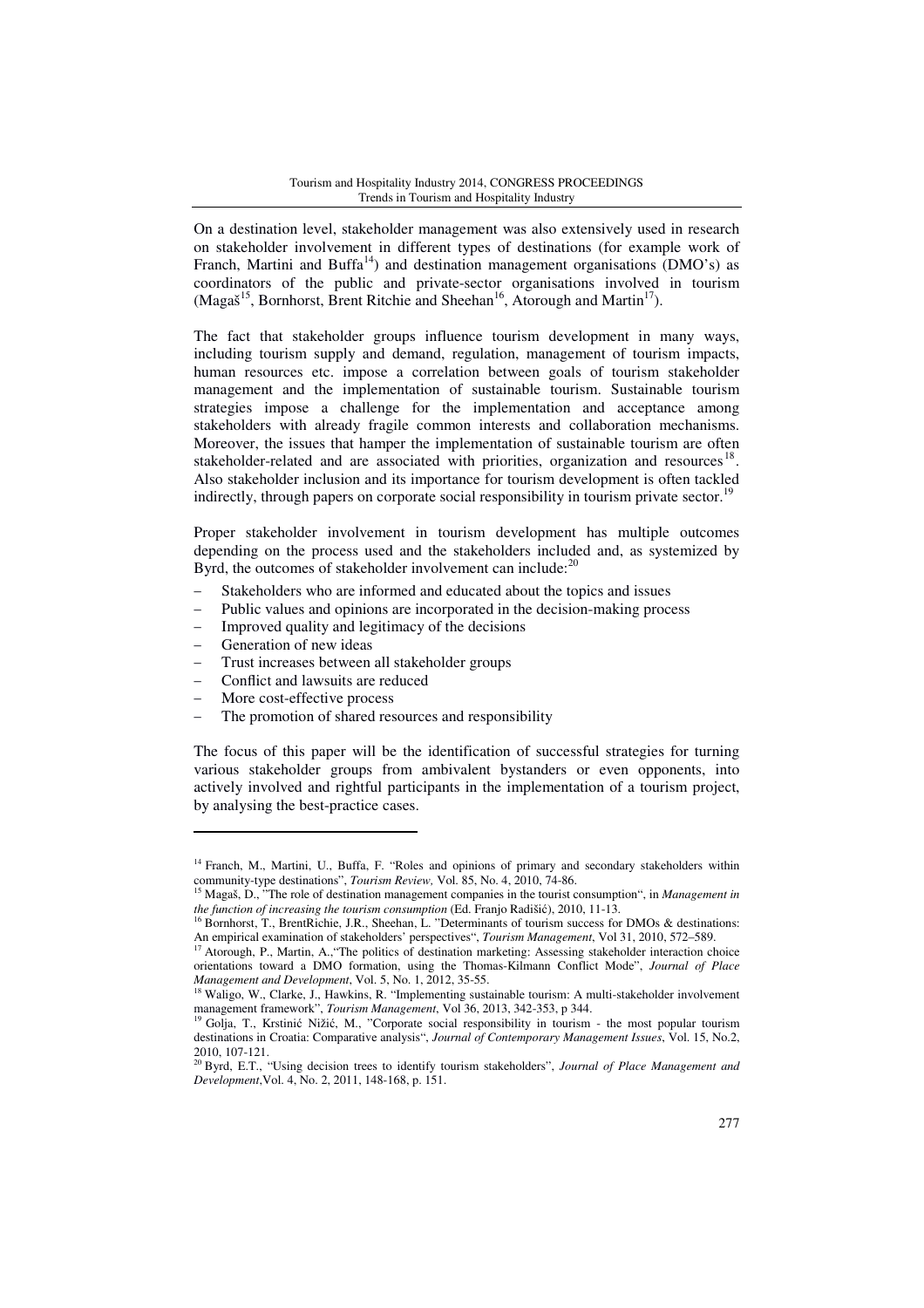# **2. CASE STUDY: ISTRA INSPIRIT PROJECT**

Istria is one of the most developed tourist regions in Croatia. It consist of renown coastal destinations (Poreč, Pula Rovinj, Umag) but also includes an attractive inland part (sometimes called "rural Istria") which in tourism sense, still has not reached full potential. Istrian regional authorities recognized tourism as a very powerful tool for economic and social development. Moreover, for a number of years, the leading Istrian tourism organisations (Istria County, Istria Tourist Board, Istria Tourism Development Agency…) developed efficient mechanisms for collaboration on tourism planning, development, management and marketing of Istria as an integral destination.

## **2.1. Description of the project**

In a collective effort to brand Istria as a recognized all-year destination, special emphasis has been given to the cultural component of tourism and an exceptional historic and cultural heritage of the Istrian peninsula. Therefore, when starting the development of the Istra Inspirit project the main driving idea was to enrich the cultural offer of the Istrian peninsula through resurgence of historical events, legends and myths in authentic locations. The word Inspirit in the project's title comes from Latin *(inspirio, inspirare, inspiratus sum)* and means to inbreathe, to implant, to enthuse. In English the meaning is to revive, to wake up, to encourage, while in Croatian the word brings up associations with the word inspiration. The core idea of the project was creation, organization and promotion of unique events. Those events are created as a combination of art performances on chosen historical trivia/myth in authentic locations, along with the presentation of local customs and gastronomy. A great deal of creativity and an accent on the interactive approach were used, to provide pre-reserved groups of visitors with the unique experience of "magical Istria". Promotional tools like multilingual brochures, posters, a web portal, as well as participation in various tourism fairs contributed to the overall recognition of the Istra Inspirit project. After comprehensive preparation (design of costumes, promotional campaign, organisation of accompanying offer…), in 2012, nine events were launched under the name Istra Inspirit. 27 events in total were organized from June till September, and their short description can be found in Table 1.

| Name, location of the event and<br>short description                                                                                                                                                                             | The experience includes:                                                                                                                                                                                                                                                                  |  |
|----------------------------------------------------------------------------------------------------------------------------------------------------------------------------------------------------------------------------------|-------------------------------------------------------------------------------------------------------------------------------------------------------------------------------------------------------------------------------------------------------------------------------------------|--|
| Spazio, Rovinj<br>Basement taverns (Spazios) as<br>characteristic meeting points of<br>fishermen and farmers of Rovinj and<br>its surroundings, along with<br>traditional songs and food, is the<br>central topic of this event. | $-$ welcome drink<br>tour of the Ecomuseum Batana<br>batana ride with musical accompaniment<br>experience of the MatikaSpacio<br>fisherman's four-course dinner with drinks<br>performance by the band Batana or the group of<br>bitinadure Marco Garbin singing old songs<br>comedy play |  |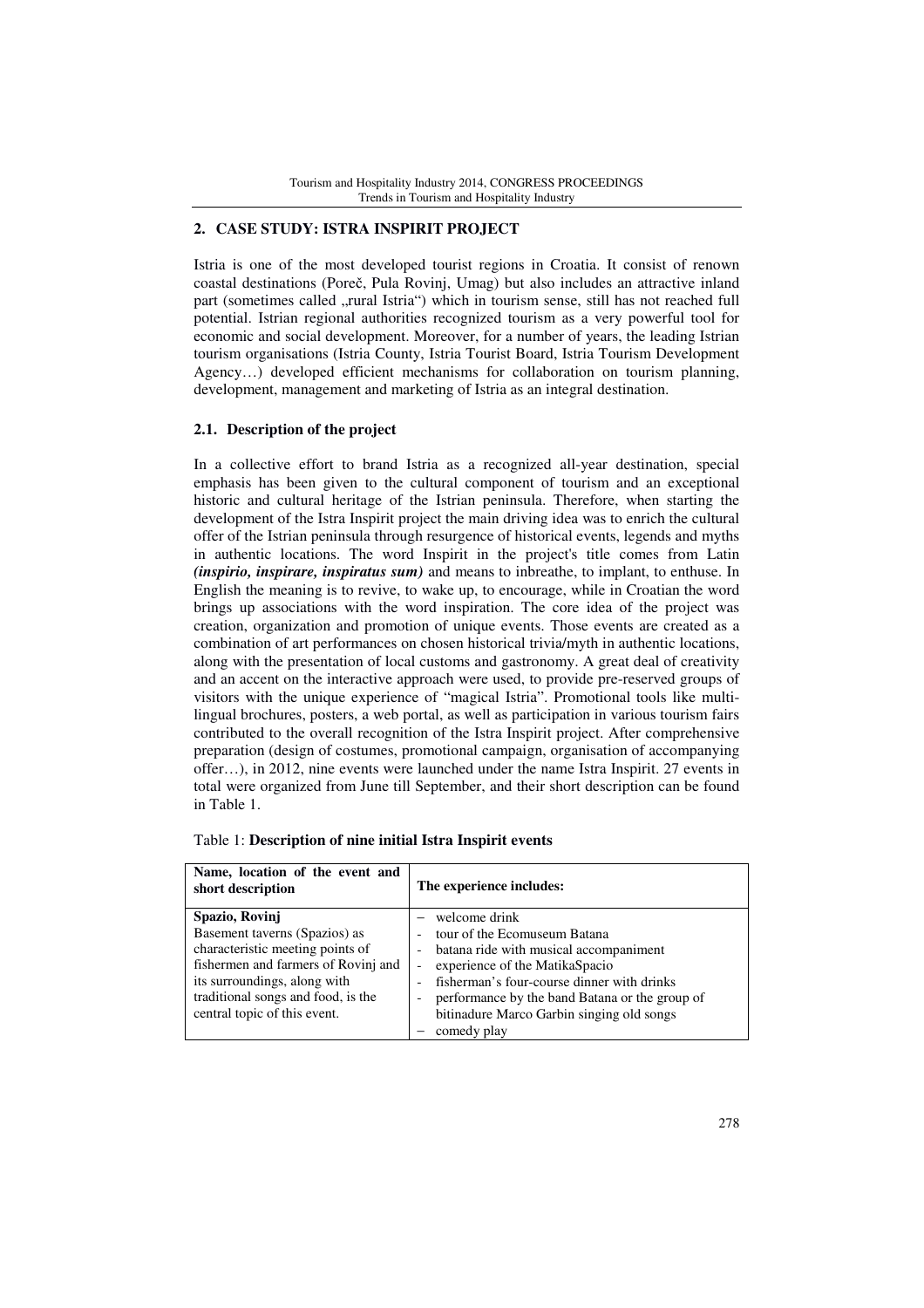| Crispo                                | welcome drink                                                                    |  |  |
|---------------------------------------|----------------------------------------------------------------------------------|--|--|
| <b>Medulin</b>                        | interactive walking performance<br>$\blacksquare$                                |  |  |
| At the archaeological site of Vižula  | tour around the archaeological site Vižula<br>$\qquad \qquad -$                  |  |  |
| in Medulin, the story of the Roman    | display of the Roman tragedy at a unique location by<br>$\overline{a}$           |  |  |
| hero Crispus is revived.              | the sea following the sunset                                                     |  |  |
|                                       | musical journey with dances<br>$\overline{a}$                                    |  |  |
|                                       | on site rich Roman dinner with drinks<br>$\overline{\phantom{a}}$                |  |  |
| <b>Mythical Creatures of Istria</b>   | welcome drink<br>$\overline{a}$                                                  |  |  |
| Pula                                  | visit to the Castle of Pula<br>$\overline{\phantom{a}}$                          |  |  |
| Interactive programme presenting      | introduction to the mythical creatures of Istria<br>$\blacksquare$               |  |  |
| the mythology of Istria.              | short presentation about the construction of the                                 |  |  |
|                                       | Amphitheatre in Pula with interactive participation of                           |  |  |
|                                       | children                                                                         |  |  |
|                                       | fairies' performance                                                             |  |  |
|                                       | sweet snack and drinks                                                           |  |  |
|                                       | mini disco                                                                       |  |  |
|                                       | taking pictures with characters from the show                                    |  |  |
| <b>The Miner's Republic</b>           | welcome drink<br>$\overline{\phantom{a}}$                                        |  |  |
| Labin                                 | bus return trip from Labin to Raša<br>$\blacksquare$                             |  |  |
| program presenting the life of        | mining equipment and access to the mine situated 150<br>$\qquad \qquad -$        |  |  |
| miners in coal mines of Raša and      | meters below ground                                                              |  |  |
| Labin during the second decade of     | tour of the mine with a professional guide<br>$\overline{\phantom{a}}$           |  |  |
| the 20th century.                     | video presentation of the 1921 miners' strike<br>$\qquad \qquad -$               |  |  |
|                                       | miners' brunch with drinks<br>$\overline{\phantom{0}}$                           |  |  |
|                                       | miners' souvenir<br>$\overline{\phantom{0}}$                                     |  |  |
|                                       |                                                                                  |  |  |
|                                       |                                                                                  |  |  |
| <b>Jules Verne: Escape from the</b>   | welcome drink<br>$\overline{\phantom{0}}$<br>$\overline{\phantom{0}}$            |  |  |
| castle (Pazin)                        | luxury dinner from the Austro-Hungarian era                                      |  |  |
| This event is contributed to the      | tour through Etno Museum of Istra<br>$\overline{\phantom{0}}$                    |  |  |
| recreation of the first part of Jules | visit to Jules Verne's study and the dungeon of<br>$\qquad \qquad -$             |  |  |
| Verne's novel Mathias Sandorf in      | Mathias Sandorf                                                                  |  |  |
| which the main character escapes      | performance based upon the escape from the castle<br>$\qquad \qquad -$           |  |  |
| from prison in the castle of Pazin.   | live music<br>$\qquad \qquad -$                                                  |  |  |
| Iustitia (Poreč)                      | welcome drink<br>$\frac{1}{2}$                                                   |  |  |
| The event revives historical trivia   | tour around the historical centre of Poreč by actors<br>$\overline{\phantom{0}}$ |  |  |
| from the Baroque period regarding     | tour around the Sinčić palace and the Heritage<br>$\overline{\phantom{0}}$       |  |  |
| the trial of Domenico Furlan,         | Museum of Poreč                                                                  |  |  |
| notorious thief of the time, who      | performance based upon the trial and execution of<br>$\qquad \qquad -$           |  |  |
| destroyed the tabernacle of the       | Domenico Furlan                                                                  |  |  |
| Basilica in Poreč, stealing the gold  | dance performance<br>$\blacksquare$                                              |  |  |
| and silver with which it was          | rich Baroque dinner with drinks<br>$\qquad \qquad -$                             |  |  |
| adorned.                              |                                                                                  |  |  |
| Mare the witch(Svetvincent)           | welcome drink<br>$\overline{\phantom{0}}$                                        |  |  |
| Interactive show about a historical   | tour around the Grimani-Morosini castle                                          |  |  |
| event from 1632 when Mare             | presentations of old crafts<br>$\overline{\phantom{0}}$                          |  |  |
| Radolovich, the herbalist and healer  | tasting of local products                                                        |  |  |
| of Svetvincent, was accused of        | pictures with autochtonus Istrian animals<br>$\overline{\phantom{0}}$            |  |  |
| witchcraft and pacting with the       | trial and the witch execution<br>$\overline{a}$                                  |  |  |
| devil.                                | vocal group Nešpula<br>$\overline{\phantom{a}}$                                  |  |  |
|                                       | theatrical play<br>$\blacksquare$<br>folk dinner + drinks<br>$\blacksquare$      |  |  |

#### Tourism and Hospitality Industry 2014, CONGRESS PROCEEDINGS Trends in Tourism and Hospitality Industry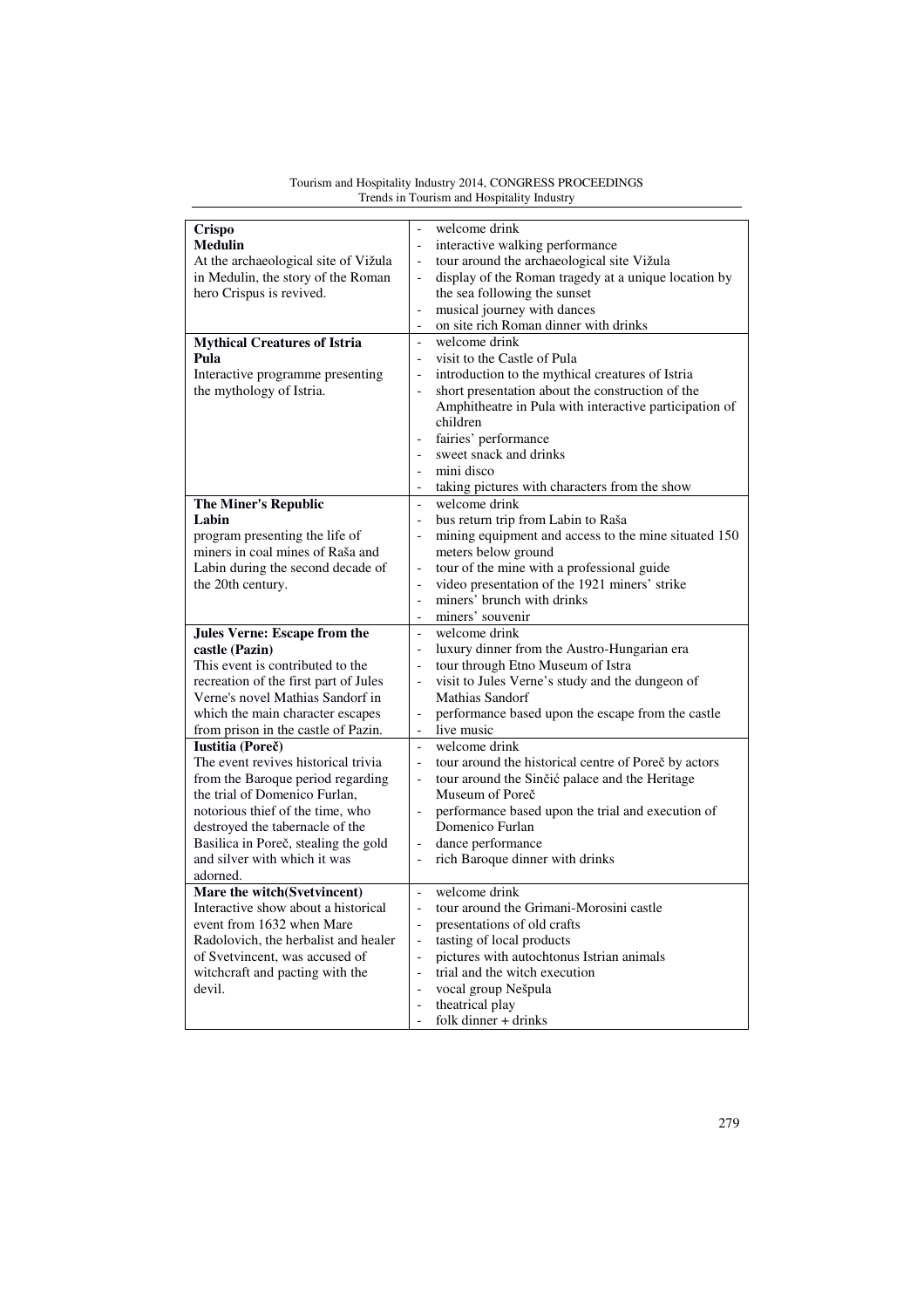| <b>Old Buzet</b>                      | welcome drink and biscuits                           |  |
|---------------------------------------|------------------------------------------------------|--|
| <b>Buzet</b>                          | tour of the old historical centre of Buzet guided by |  |
| The atmosphere of Buzet of the first  | actors and musicians                                 |  |
| half of the twentieth century is the  | presentations of old crafts                          |  |
| main theme of this event: by making   | tasting of local products                            |  |
| traditional bread and by dancing old  | participation in homemade bread making and baking    |  |
| dances to the sound of the            | - the Old Buzet dance                                |  |
| accordion, the violin and the double  | visit to the Heritage Museum                         |  |
| bass, visitors can experience the     | playing the game 'pljočke'                           |  |
| spirit of "old" Buzet.                | rich dinner/lunch with drink                         |  |
| The Lighthouse of Love                | welcome drink sprinkled with aphrodisiacs            |  |
| Savudrija                             | musical love journey                                 |  |
| The legend of love and the tragic     | romantic sunset at a unique location                 |  |
| fate of the Austrian Count            | cellist concert                                      |  |
| Metternich and a local girl during    | theatre of shadows at the lighthouse                 |  |
| the construction of the lighthouse in | Count Metternich's rich dinner                       |  |
| 1818 is presented through this event, |                                                      |  |
| including the art and music           |                                                      |  |
| performance in the setting of the     |                                                      |  |
| lighthouse of Savudrija.              |                                                      |  |

Tourism and Hospitality Industry 2014, CONGRESS PROCEEDINGS Trends in Tourism and Hospitality Industry

Source: Author's research based on data available at www.istrainspirit.hr, accessed January 2, 2014

Apart from all the mentioned events, at the end of 2012, a "Coronation" event has been organised, which united all events in a single play, performed in the Istrian National Theatre and all stakeholders were invited. Istra Inspirit events, as visible in the table, provide an extensive experience comprised of various elements which tackle all visitor's senses. Therefore, through a unique combination of traditional gastronomy, customs and heritage of microlocations, the entire Istrian destination is presented through a symbolic "travel through time". The "kick-off" year of the project was 2012 and the main aims of the project developers (Istria County, Istria Tourism Development Agency and Istria Tourism Board) were to make the project recognizable to a wider public and to promote the rich historical and cultural heritage of Istria to visitors in a more interactive way. One of the tools in order to achieve these goals was the affordable price of tickets (around 27 EUR) and it is important to emphasize that during 2012, a large number of tickets was given away as part of the marketing positioning of the project. In total, 27 events organized in 2012, hosted almost 4.000 visitors.

During 2012 and 2013, agreements with 6 hotel chains, 16 travel agencies and 2 camps on the promotion and the distribution of tickets were signed, and cooperation with some private accommodation renters was also established. In 2013, 15 events during the period from May till October were organized and visited by more than 2.500 visitors. Data on the total numbers of tickets sold in 2013 show that the direct sale of tickets "on the spot" (event destinations) and through representatives (mostly volunteers) in various Istrian destinations, at border crossings and at the national airport, was most successful.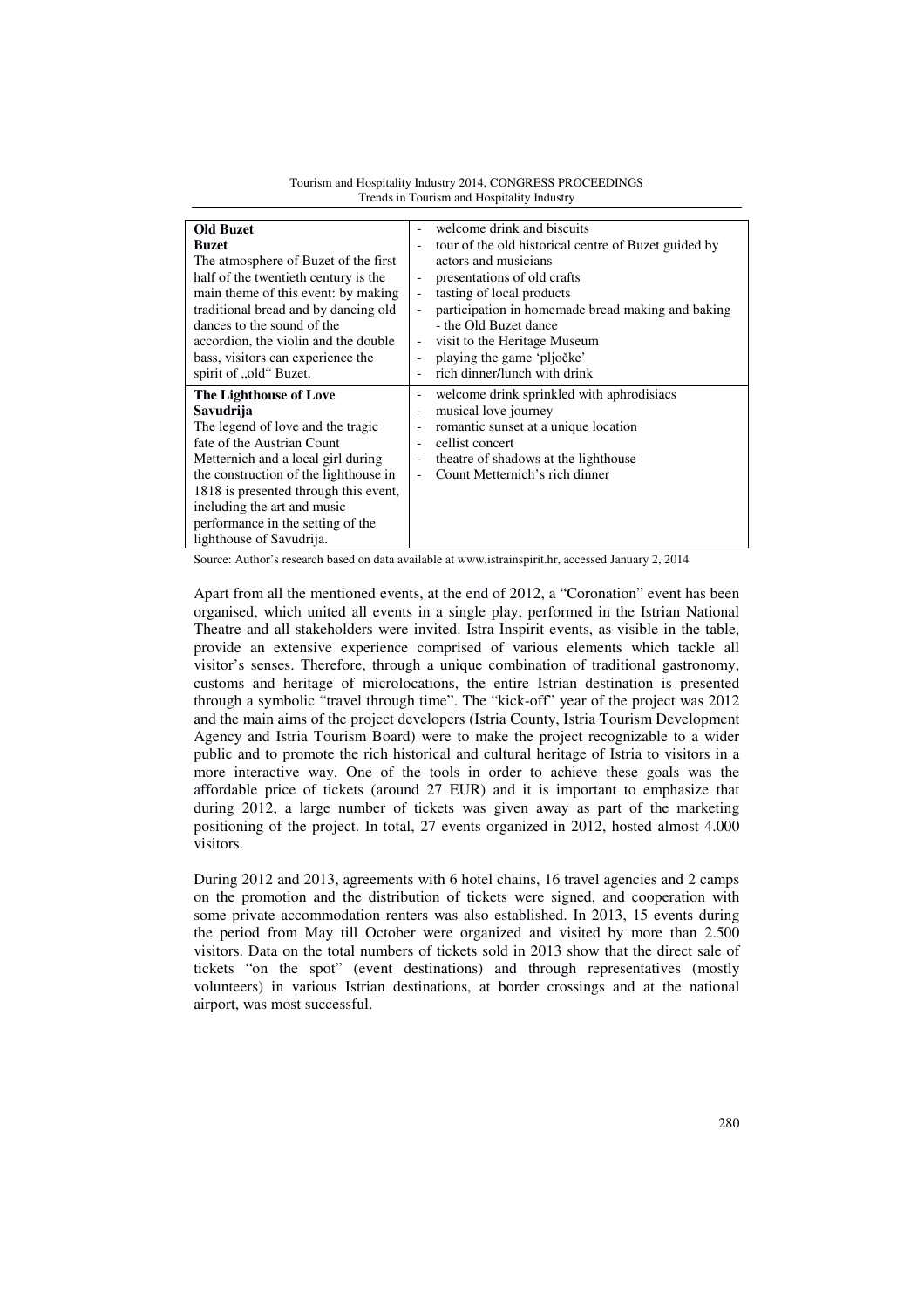

# Tourism and Hospitality Industry 2014, CONGRESS PROCEEDINGS Figure 1: **Distribution of tickets for the Istra Inspirit events sold through various**  Trends in Tourism and Hospitality Industry

Source: Authors interpretation based on the data from Istra Inspirit Report for 2013

As result of the successful first year of the project and the recognition of events, four exclusive Istra Inspirit events were organized for corporate groups, on request. In 2013, a new event was launched: the Inspirit Junior, organized for the pupils of Istrian primary schools and oriented toward the promotion and preservation of local history and identity.

The Istra Inspirit project was presented at local, regional and national tourism and gastronomy fairs and has received a significant number of awards: the CBTour Award for best creative business tourism product, the "Simply the best" award by the Croatian Association of Travel Agencies and the magazine Way to Croatia, the Capra d'oro 2012 for the most innovative product in Istria, the Golden Zoom Award for best marketing campaign of tourist destination and the nomination for "XVIII edición Concurso al mejor producto de turismo"-FITUR Madrid- award for best international tourist product.

The future of the Istra inspirit project is, according to the plans of its organizers, oriented toward the creation of new events and their inclusion in the Inspirit network, as well as continuity of the programme of exclusive events for closed groups in the offseason periods.

## **2.2. Stakeholder analysis of the project**

In order to examine the success of the Istra Inspirit project from the stakeholder point of view, it is important to analyse in more detail the primary initiators and developers of the project. The first idea regarding the project creation came from the Istria County and subsequently the initiative transformed into a project that involved both: the Istria County, the Istrian Tourism Development Agency and the Istria Tourism Board, as main actors. After all of the events have been successfully implemented in 2012, the fore mentioned primary organisers suggested the creation of an Association named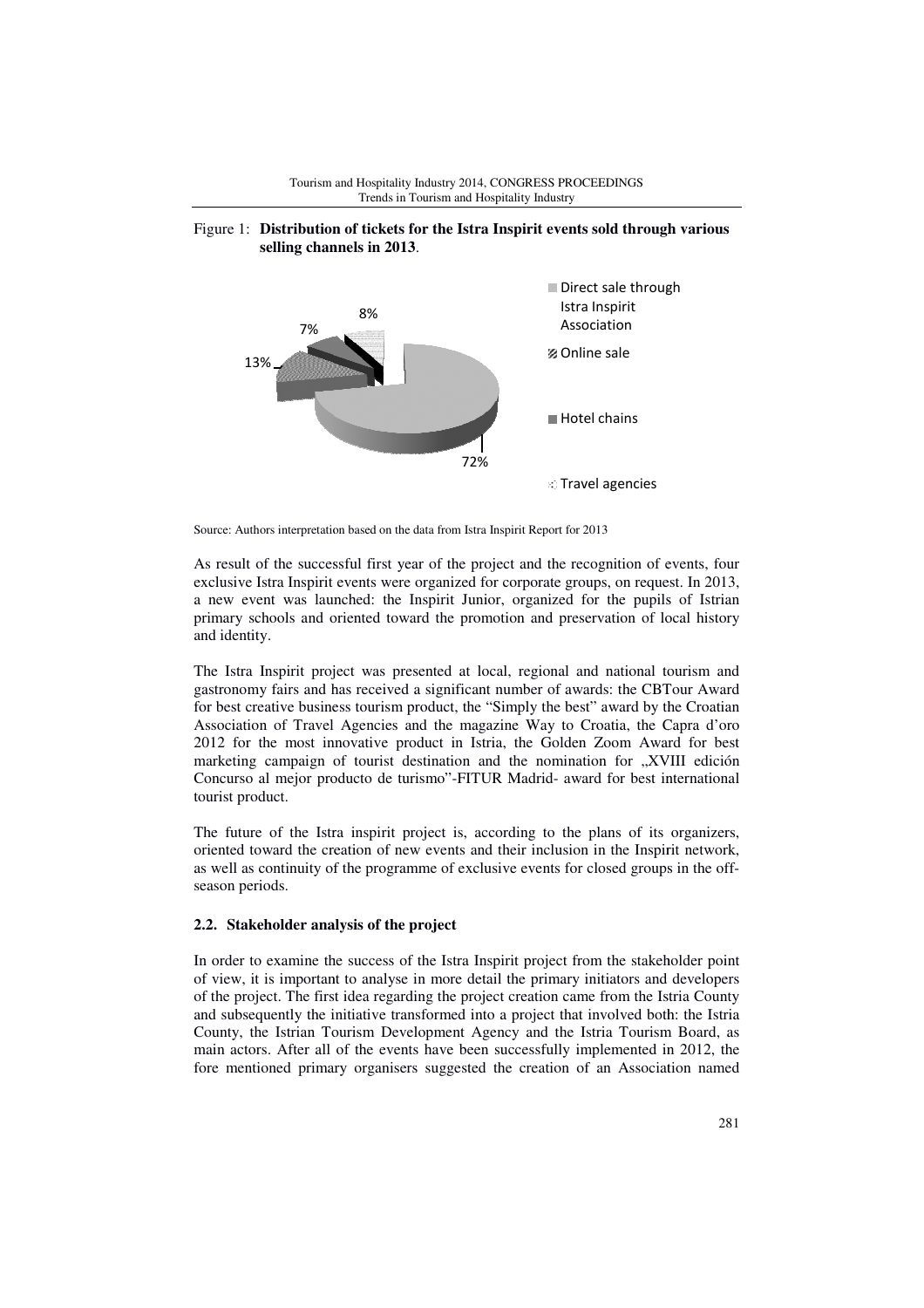Istra Inspirit, which would gather all artists involved in the project, support creative potential of the project and enable long-term self-sustainability. After its official forming in the beginning of 2013, the Association took over some important functions in the project implementation. Figure 2 describes the most important stakeholders of the Istra Inspirit project and their main functions.

## Figure 2: **Main stakeholders of Istra Inspirit project**



Source: Author's research

Although there is general division of responsibilities and tasks among the main stakeholders, what is extremely important to emphasise is the significant level of informal communication and cooperation among them. In the initial phases of the project, a great deal of voluntary work was conducted during the preparation of events, especially in terms of costumes design and production, promotional materials, the creation and the logistical aspects of the events. In later phases of the project development, issues regarding the promotion and marketing strategies were not just the responsibility of the tourist board, but of all main stakeholders who contributed to the branding of project activities. This is not very surprising, having in mind that Istria is more of a community-type destination, with a long tradition of cooperation among various public institutions in the creation and implementation of joint projects.

Another key factor, influencing the success of the Istra Inspirit project, is the involvement of a wide base of various stakeholders into the project. In the organization of each event, local stakeholders (local authorities and tourist boards, civil society organisations, private firms, inhabitants) were invited to contribute to the event in various forms. This type of active participation ensured an overall acceptance of the project and contributed to the synergic effect of all activities in providing an authentic and unique experience to the visitors. But it also created some additional financial and non-financial benefits to the secondary stakeholders involved. A more detailed overview of each category of other stakeholders involved is presented in table 2.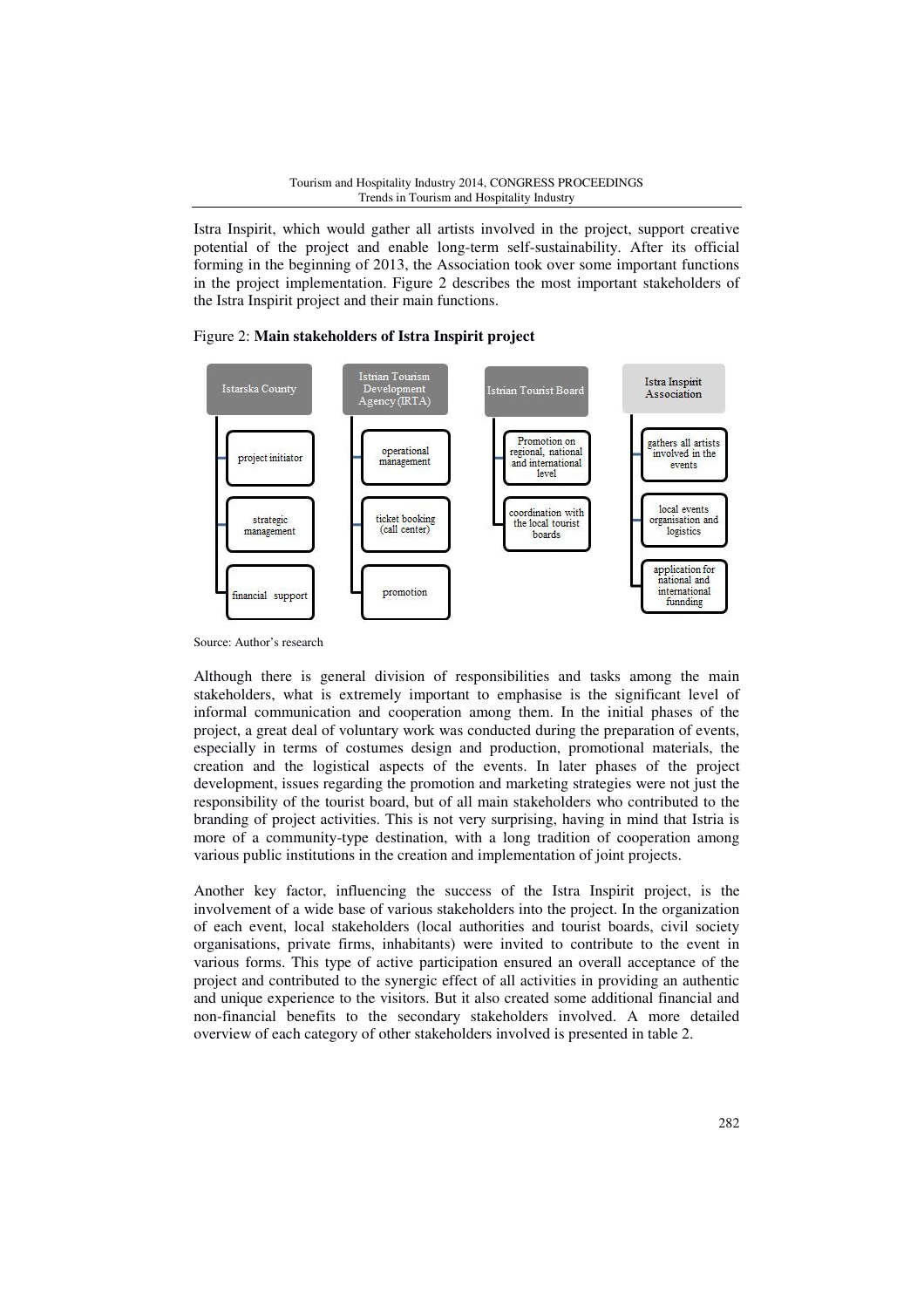#### Tourism and Hospitality Industry 2014, CONGRESS PROCEEDINGS Trends in Tourism and Hospitality Industry

| Table 2: Analysis of the involvement of various stakeholders and its benefits |
|-------------------------------------------------------------------------------|
| from the Istra Inspirit project                                               |

| <b>Stakeholder</b>                                               | Level of involvement and contribution                                                                                                                                                                                                                                                                                                                                                                                                                | <b>Benefits</b>                                                                                                                                                                                                                                                           |
|------------------------------------------------------------------|------------------------------------------------------------------------------------------------------------------------------------------------------------------------------------------------------------------------------------------------------------------------------------------------------------------------------------------------------------------------------------------------------------------------------------------------------|---------------------------------------------------------------------------------------------------------------------------------------------------------------------------------------------------------------------------------------------------------------------------|
| category                                                         | to the project                                                                                                                                                                                                                                                                                                                                                                                                                                       |                                                                                                                                                                                                                                                                           |
| Local governments<br>and tourist boards                          | Providing on the spot infrastructure,<br>dealing with local logistics, facilitating<br>transport regulation<br>Local tourist boards actively promote<br>events.                                                                                                                                                                                                                                                                                      | Tourism recognition of<br>microdestinations                                                                                                                                                                                                                               |
| Additional local<br>organisers                                   | Each event has its own local organiser.<br>Sometimes it is the local tourist boards.<br>but mostly local institutions or<br>associations related to the event's theme,<br>for example: the Eco museum Batana, the<br>Historical and Maritime Museum of Istria,<br>the Museum of Pazin, the Labin Art<br>Express Association All of them are<br>chosen in order to better present the<br>important local heritage and sites included<br>in the event. | Additional presentation and<br>affirmation of their work and<br>activities to the public and visitors                                                                                                                                                                     |
| Local civil society<br>organisations                             | Giving additional offer and added value to<br>the events: for example Sports climbing<br>club Hiperaktiv assisted during the Pazin<br>event and presented their activities.<br>Moreover, for the Crispo event, several<br>local associations presented their work on<br>promoting Roman heritage and customs in<br>Istria                                                                                                                            | Presentation of their work and<br>activities<br>Opportunity to sell their products<br>and/or custom made souvenirs<br>related to the events (for example<br>ancient roman jewellery replicas)                                                                             |
| Hotels, tourist<br>agencies, private<br>accommodation<br>renters | Agreements with organizers of the project<br>to sell tickets for the events and<br>promoting events among their guests                                                                                                                                                                                                                                                                                                                               | Commission for sold tickets<br>Opportunity to offer guests a<br>unique cultural experience                                                                                                                                                                                |
| Local inhabitants,<br>family agricultural<br>businesses          | In some events, local inhabitants are<br>stuntmen during the performances<br>Local family agricultural business offer<br>their traditional products during the<br>events, creating a more intense experience<br>of the destination                                                                                                                                                                                                                   | Opportunity to become part of the<br>play<br>Chance to promote local products<br>and sell indigenous home-made<br>products<br>Adoption of the theme of the event<br>for creating original souvenirs<br>(miner's identification tags, olive<br>oil named after the event,) |
| University Of<br>Pula                                            | Students of the interdisciplinary study<br>programme "Culture and Tourism" had<br>field practice through volunteering during<br>the events as a part of the "Praktikum"<br>course.                                                                                                                                                                                                                                                                   | Chance to experience the hands-on<br>organisation and observe the<br>management and implementation<br>dynamics of a cultural tourism<br>project of this type.                                                                                                             |
| Sponsors                                                         | Donation of products (mostly food and<br>beverages) and financial contribution to<br>the event organisations                                                                                                                                                                                                                                                                                                                                         | Promotion among (especially<br>foreign) tourists as potential<br>consumers.                                                                                                                                                                                               |

Source: Author's research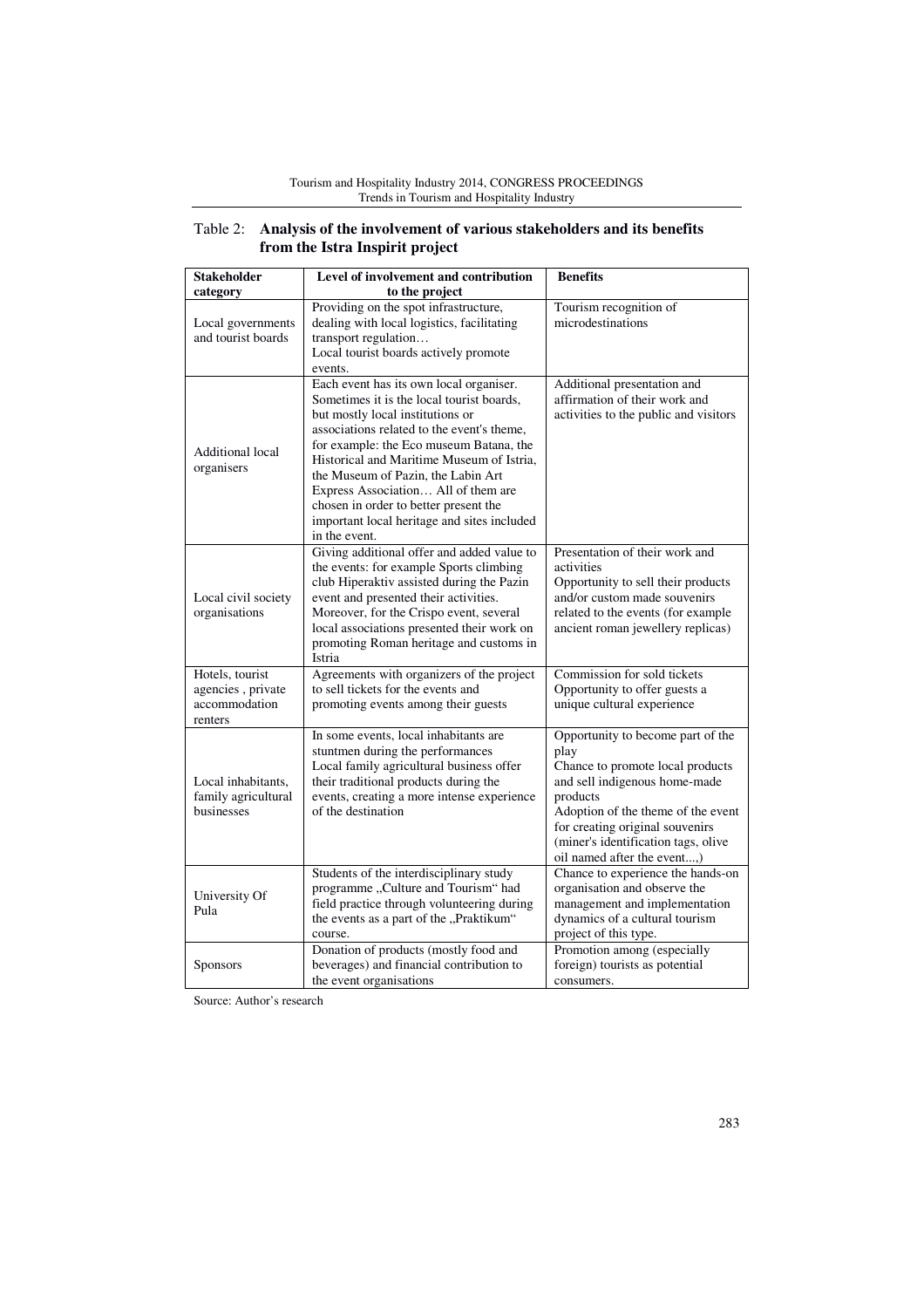Indeed, the Istra Inspirit does involve a wide base of various stakeholders and this example demonstrates the difficulty of assigning categories of primary and secondary stakeholders among the involved groups. However, it is very important to value their contribution to the overall success of the project. While the strategic and financial support of the Istria County and partner institutions formed the crucial building blocks of the project (idea, resources for the creation and organization of initial events), the involvement of various local stakeholders ensured that the project activities become an important element of the tourist offer and a framework for future expansion and new initiatives. By encouraging active participation of local stakeholders and giving them opportunity to present their work during the events, project acceptance was achieved and synergic effect crucial for long-term sustainability of the project was ensured. Of course, it is important to have in mind that the Istra Inspirit is a project initiated by the public sector, and short-term profitability and return of investment were not the main priorities, as they would probably be in the case of a project initiated by a private investor.

# **CONCLUSION**

For a long period of time the stakeholder's concept played a significant role in both academia and the industry sector. Stakeholder theory operationalised by managers can be a very useful instrument in order to achieve the planned objectives, face constant uncertainty and minimise potential risks from the external environment. Due to the complexity and the multidisciplinary character of the concept, new contribution with evidence from practice is welcome.

In the field of tourism, relationships and collaboration of various stakeholders can be crucial for long-term sustainability, competitiveness or even survival in terms of destination competitiveness, but also at the level of individual tourism projects.

This paper showed, on the example of the public-driven tourism project, the importance of direct inclusion of various stakeholders in the implementation of project activities. The case study of the Istra Inspirit project as a cultural tourism project implemented at regional level, indicates that initiative from public institutions can sometimes be a "break-through" for a new tourism offer and a generator of positive changes for various stakeholders on a micro level. In order to actively involve various stakeholders that would usually be considered as secondary stakeholders in the implementation of project activities, it is important to:

- establish an efficient collaboration mechanism (in this case study based on informal communication and trust)
- give stakeholders a certain level of autonomy and visibility within the project in order to foster their creative potentials
- − -emphasise non-financial benefits that they receive from participating in the activities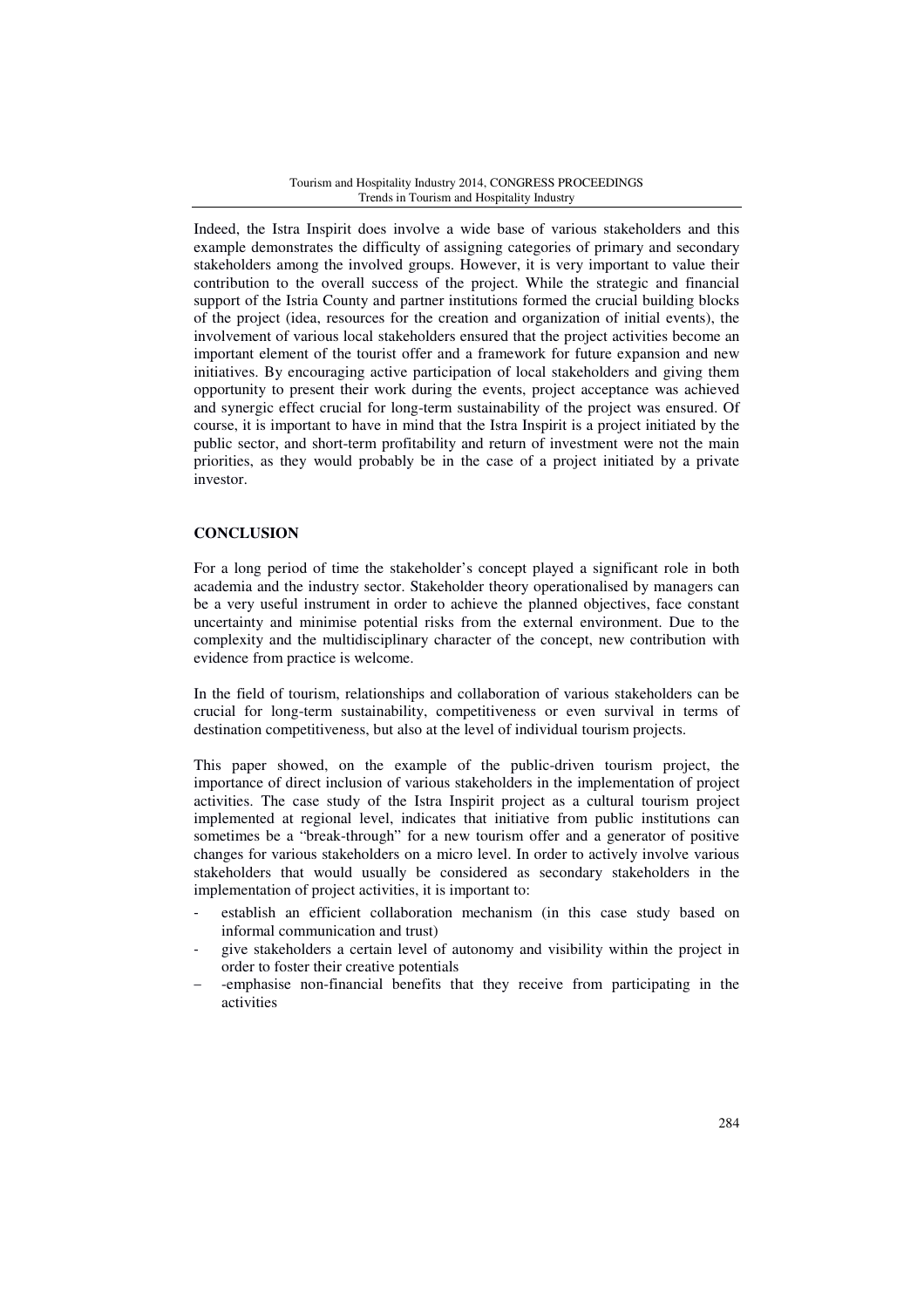From the perspective of project organisers, added value of the involvement of various stakeholders in project activities is hard to measure through financial and economic indicators, but still it is impossible to deny their contribution to the project's success. The cultural character of the analysed Istra Inspirit project, additionally stressed the need for the reinforcement of ties between community primary and secondary stakeholders in the provision of unique experiences based on local culture, tradition and identity. Moreover, success of the Istra Inspirit project in the "mobilisation" of local stakeholders and their resources for the purpose of integration of the destination offer provides valuable insights for tourism planners, DMO managers and tourism decisionmakers, on how to create and implement successful tourism projects using stakeholders as an additional strength and not as a potential threat.

### **REFERENCES**

- Atorough, P., Martin, A., "The politics of destination marketing: Assessing stakeholder interaction choice orientations toward a DMO formation, using the Thomas-Kilmann Conflict Mode", *Journal of Place Management and Development*, Vol. 5, No. 1, 2012, 35-55.
- Baggio, R. "Complex systems, information technologies and tourism: a network point of view", *Information Technology and Tourism*, Vol. 8, No. 1, 2006, 15-29.
- Bornhorst, T., Brent Richie, J.R., Sheehan, L. "Determinants of tourism success for DMOs & destinations: An empirical examination of stakeholders' perspectives", *Tourism Management*, Vol. 31, 2010, 572–589.
- Bramwell B., Sharman A., "Collaboration in local tourism policy making", *Annals, of tourism research*, Vol. 26, No. 2, 1999, 392-415.
- Byrd, E.T., "Using decision trees to identify tourism stakeholders", *Journal of Place Management and Development*, Vol. 4, No. 2, 2011, 148-168.
- Bowie, N., *Business ethics: A Kantian perspective*, Blackwell's, Oxford, 1999.
- Cleland, D.I., Ireland, L.R., *Project Management strategic design and implementation*, McGrawHill, New York, 2006.
- Donaldson, T., Dunfee, T. W., *Ties That Bind*, Harward Business School Press, Boston, 1999.
- Franch, M., Martini, U., Buffa, F. "Roles and opinions of primary and secondary stakeholders with in
- community-type destinations", *Tourism Review,* Vol. 85, No. 4, 2010, 74-86. Freeman, R. E., Reed, D. L.,"Stockholders and Stakeholders: A new perspective on Corporate Governance",
- *California Management Review*, Vol. 25(3), 1983, 88-106.
- Freeman, R.E., *Strategic Management: A Stakeholder Approach*, Pitman, Boston, 1984.
- Golja, T., Krstinić Nižić, M., "Corporate social responsibility in tourism the most popular tourism destinations in Croatia: Comparative analysis", *Journal of Contemporary Management Issues*, Vol. 15, No. 2, 2010, 107-121.
- Istra Inspirit Report for 2013, Istra Inspirit Association, Pula, 2014.
- Jamal, T. B., Getz, D., "Collaboration Theory and Community Tourism Planning", *Annals of Tourism Research*, Vol. 22, 1995, 186-204.
- Keogh, B., "Public Participation in Community Tourism Planning", *Annals of Tourism Research* Vol. 17, 1990, 449-465.
- Kochan, T.A., Rubinstein, S.A. "Toward a stakeholder theory of the firm: The Saturn partnership", *Organizational Science*, Vol. 11, Iss 4, 367-386.
- Magaš, D., "The role of destination management companies in the tourist consumption", in *Management in the function of increasing the tourism consumption* (Ed. Franjo Radišić), 2010, 11-13.
- Nicodemus, D. M., "Mobilizing information: local news and the formation of a viable political community", *Political Communication*, Vol. 21, No. 2, 2004, 161-76.
- Phillips, R.A., "Stakeholde rTheory and A Principle of Fairness**",** *Business Ethics Quarterly*, Volume 7, Iss.1, 1997, 51-66.
- Presenza, A., Cipollina, M., "Analysing tourism stakeholders networks", *Tourism Review* Vol. 65 No. 4, 2010, 17-30.
- Truly Sautter, E., Leisen, B., "Managing Stakeholders: A Tourism Planning Model", *Annals of Tourism Research*, Vol. 26, 1999, No. 2, 312-328.